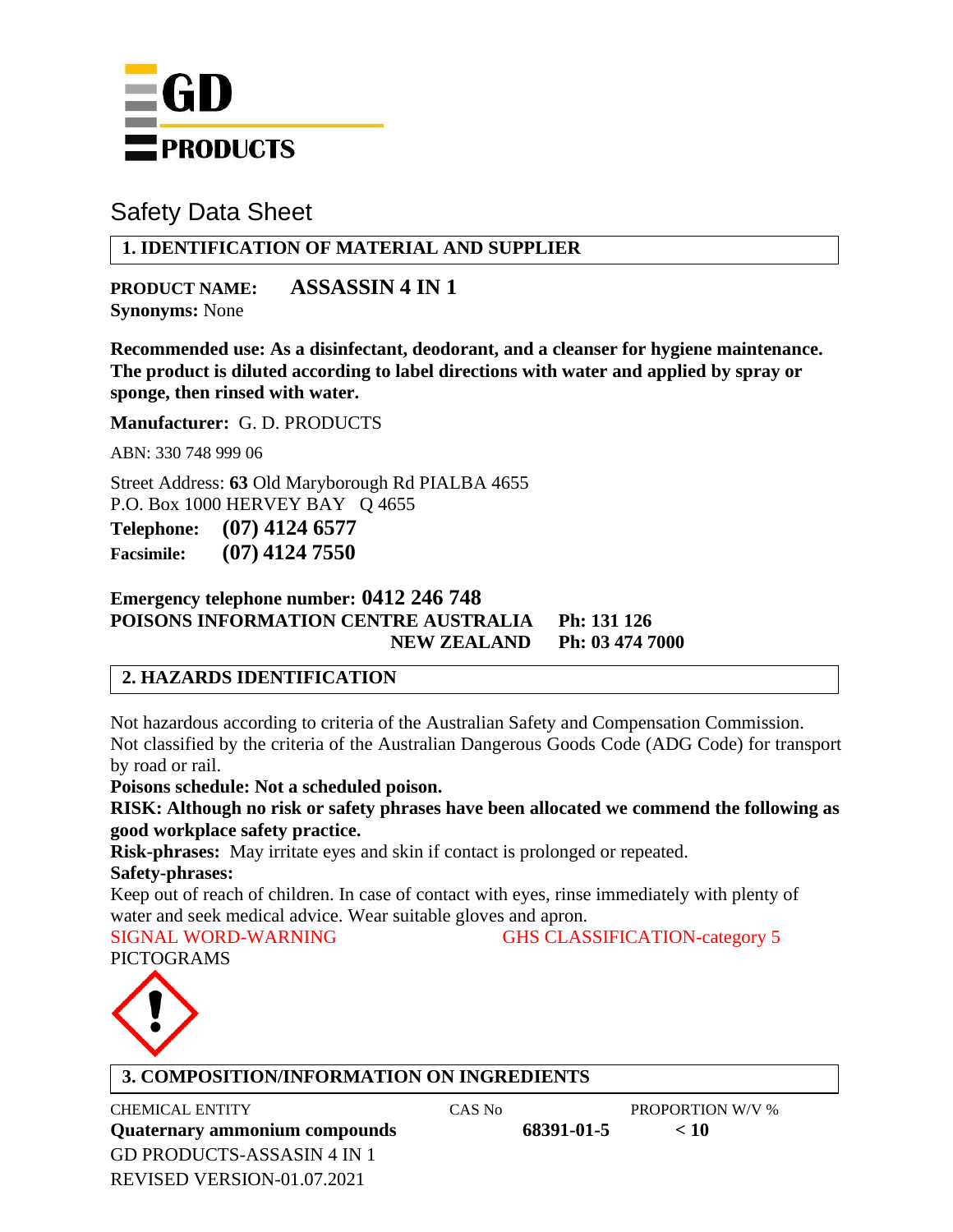

**Ingredients determined to be non hazardous to 100%**

## **4. FIRST AID MEASURES**

**Ingestion:** Rinse mouth with water. Do NOT induce vomiting. If available, give large quantity of water. Obtain medical attention.

**Eye contact:** Immediately begin to flush with lukewarm, gently flowing water for 15 minutes. Remove contact lenses if present. Obtain medical attention**.**

#### **Skin contact:**

Flush with water until skin is no longer slippery. Obtain medical assistance if symptoms persist. **Inhalation:**

If inhaled, remove from contaminated area. Give mouth-to-mouth resuscitation. Resuscitate in a well-ventilated area. Obtain medical attention immediately if there is difficulty in breathing.

#### **Notes to physician:**

Suggest intubation and gastric larvage as the product is high foaming.

## **5. FIRE FIGHTING MEASURES**

### **Suitable extinguishing media:**

If material is involved in a major fire use water fog (or if unavailable fine water spray) to keep drums cool. Use foam, dry agent (carbon dioxide, dry chemical powder) to extinguish fires. **Specific hazards:**

Small amounts of CO and CO2 may be generated in large fires. Wear suitable protective gear in this case.

### **6. ACCIDENTAL RELEASE MEASURES**

## **Personal Precautions, Protective Equipment and Emergency Procedures**

Clean up spill promptly to avoid accidents. Cover with absorbent material to remove excess. CONTAIN. Wear full protective gear to prevent skin contact. If small amounts absorb into diatomaceous earth, sand, earth.

If larger amounts, contain liquid to prevent run off. Transfer to plastic containers using plastic scoops and funnel

GD PRODUCTS-ASSASIN 4 IN 1 REVISED VERSION-01.07.2021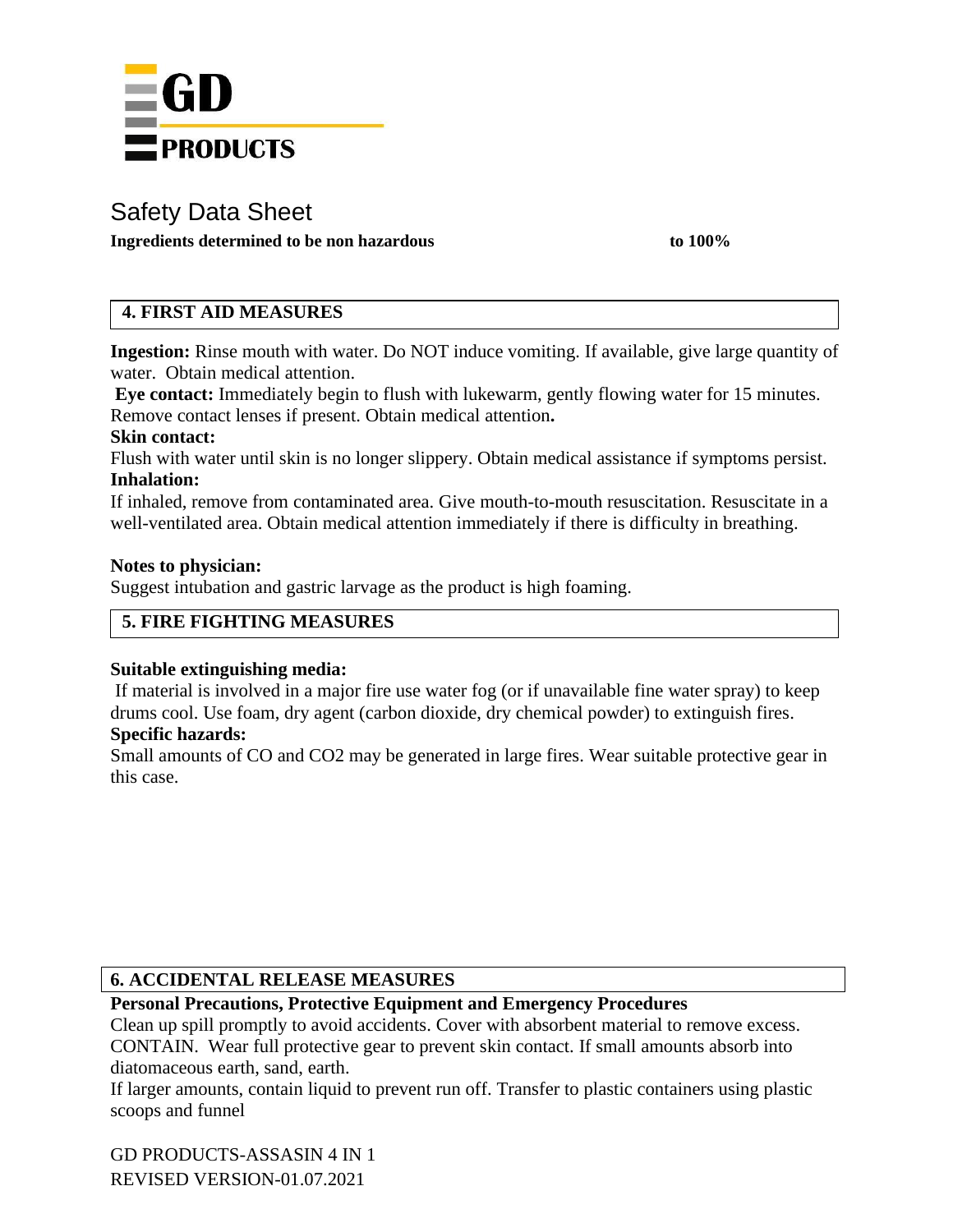

## **7. HANDLING AND STORAGE**

#### **Precautions for safe handling:**

Wear water resistant clothing, boots and gloves with eye protection. Avoid skin and eye contact. Handle using good industrial hygiene practices. Wash contaminated clothing and washable equipment before storage or re-use.

#### **Storage:**

Store according to local, State or Federal regulations as applicable. Keep out of reach of children. Store in a cool, dry place and out of direct sunlight. Store away from foodstuffs. Keep containers closed when not in use

### **8. EXPOSURE CONTROLS/PERSONAL PROTECTION**

#### **National occupational exposure limits:**

No value assigned for this specific material by the National Occupational Health and Safety commission (NOHSC). Use TWA of 10 mg/Cubic metre as a maximum as for nuisance mists. As published by the National Health and Safety commission (NOHSC).

Exposure Standard (TWA) is the time –weighted average airborne concentration over an eight hour working day, for a five day week over an entire working life. According to current knowledge these concentrations should neither impair the health of, nor cause undue discomfort to nearly all workers. These exposure standards are guides to be used in the control of occupational health hazards. All atmospheric contamination should be kept to as low a level as is workable. Exposure standards should not be used as fine dividing lines between safe and dangerous concentrations of chemicals. They are not a measure of relative toxicity.

#### **Engineering measures:**

Control to below quoted Exposure Standards. Use with local exhaust ventilation. Keep containers closed when not in use. Do not smoke.

### **Personal protection equipment:**

Avoid contact. Gloves and plastic apron if risk of splashes. Always wash hands before smoking, eating, drinking or using the toilet. Wash contaminated clothing and other protective equipment before storage or re-use.

### **9. PHYSICAL AND CHEMICAL PROPERTIES**

GD PRODUCTS-ASSASIN 4 IN 1 REVISED VERSION-01.07.2021 **Form/Colour/Odour: Liquid, Yellow with pleasant odour. Solubility: completely miscible with water. Specific gravity (20°C): 1.03 pH as supplied @ 25ºC : 12.5. Melting point (C):**  $< 0$  **Rel. Vapour density (air=1):** N/D **Flash Point (°C) Closed cup: not flammable** Boiling Point (°C): approx 100<br>Vapour Pressure (20°C)mm Hg: N/D Decomposition Point (°C): >60 **Vapour Pressure (20°C)mm Hg: N/D The pH at use dilution is 8.5. Flammability Limits (%): not applicable**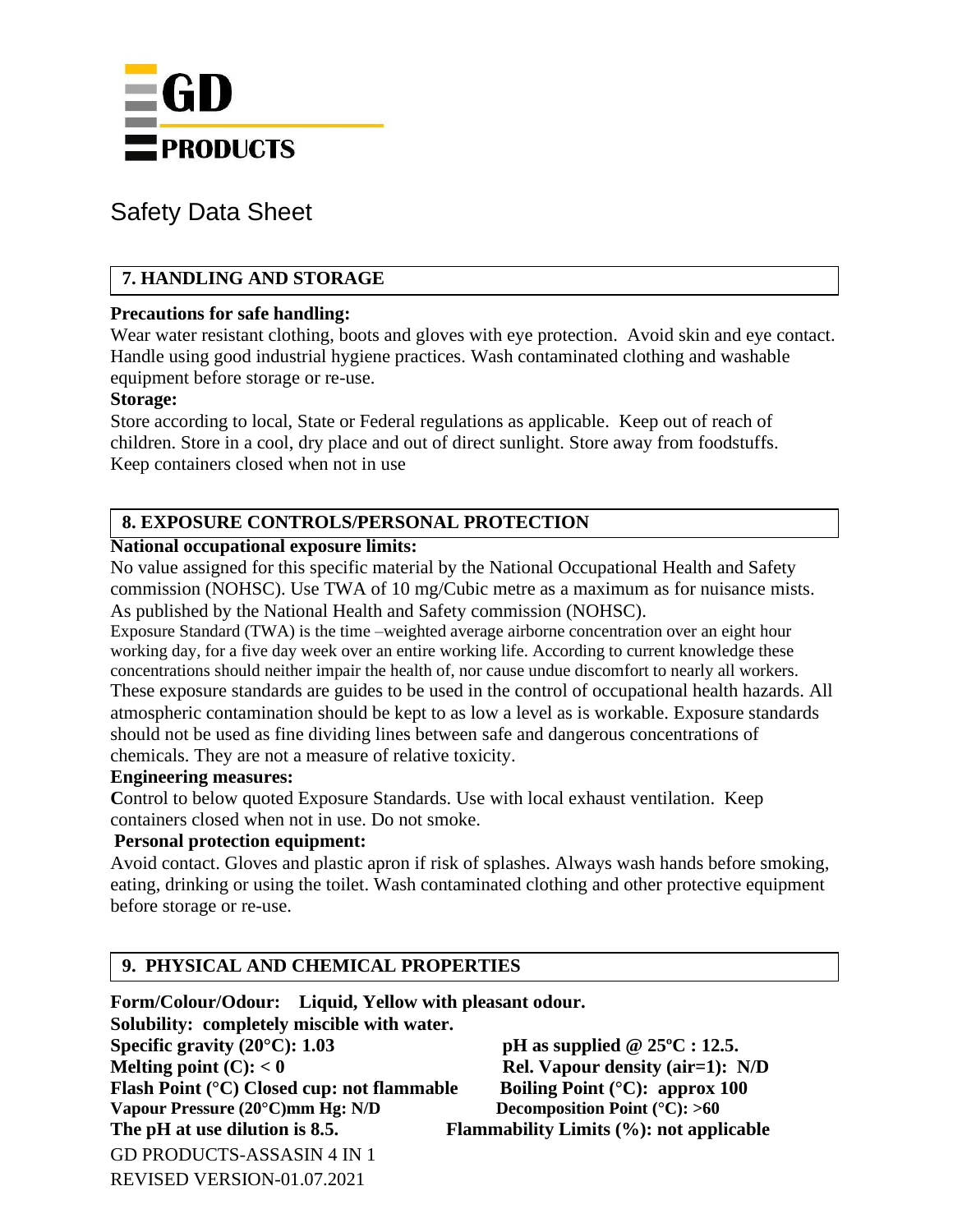

 $N/D$  = not determined.  $N/R$  =not relevant.

## **10. STABILITY AND REACTIVITY**

### **Stability:**

Does not polymerise. Keep containers in a cool dry place and closed when not in use to prevent loss of active constituents and contamination.

## **11. TOXICOLOGICAL INFORMATION**

No adverse effects expected if the product is handled in accordance with this Safety Data Sheet and the product label.

#### **Acute Effects:**

**Ingestion**: May irritate the digestive system.

**Eye contact: May i**rritate eyes.

**Skin contact: May** cause irritation to skin. Prolonged or repeated contact may lead to contact dermatitis by defatting the skin.

**Inhalation:** May cause irritation to the nose, throat and the respiratory tract.

#### **Long Term Effects:**

Poison Information Centres in each State capital city can provide additional assistance for Scheduled Poisons: Phone: Australia - 13 1126.

### **Acute toxicity/Chronic toxicity**:

The major health hazard is defatting of the skin. LD50 (oral rat) not determined.

## **12. ECOLOGICAL INFORMATION**

### **Ecotoxicity:**

Avoid release to the aquatic environment. May be fed to sewerage systems.

**Persistence/Degradability:** Not expected to be persistent in the natural environment.

Surfactant/s present are biodegradable to Australian Standards.

**Mobility:** Expected to be mobile in the aquatic environment.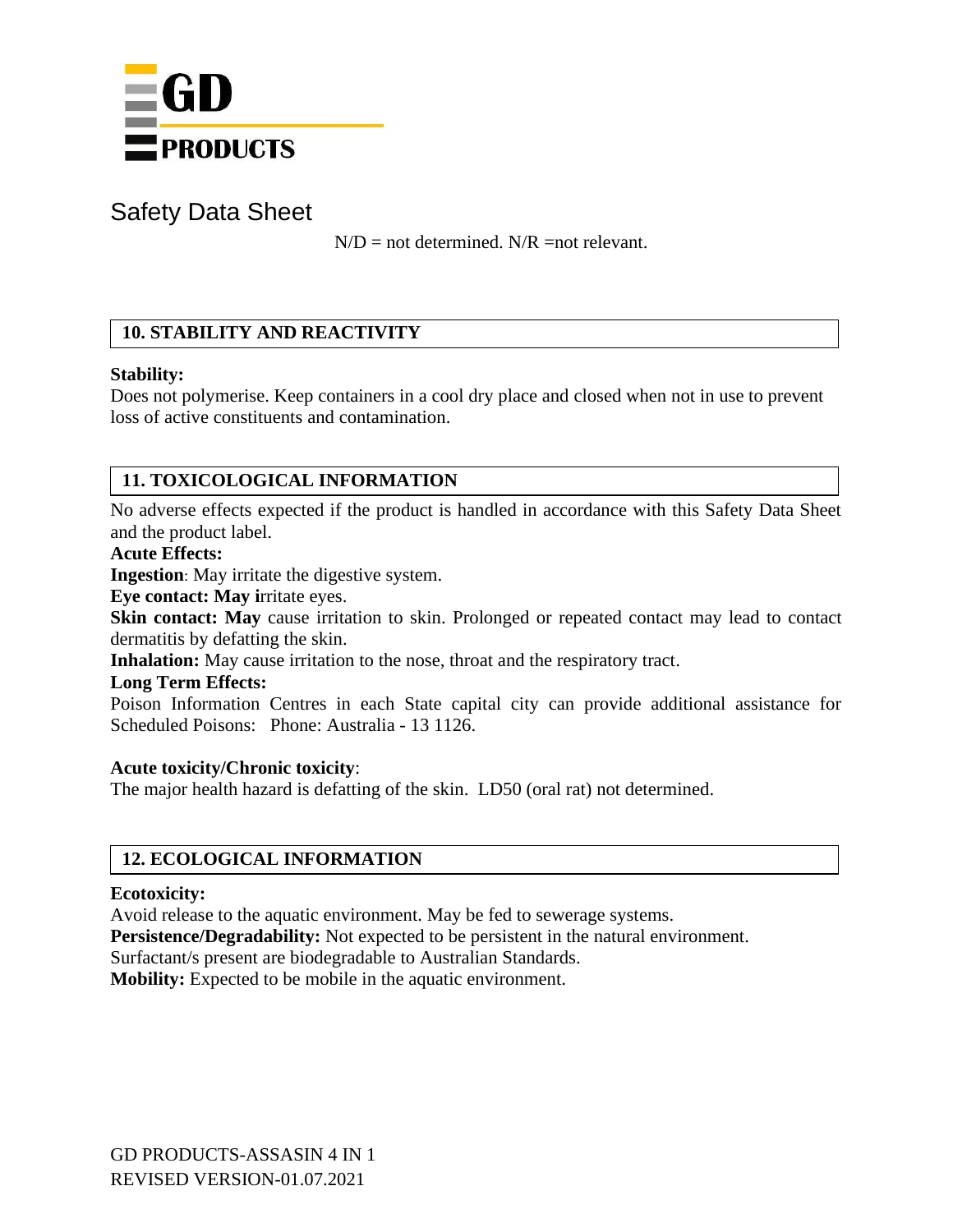

## **13. DISPOSAL CONSIDERATIONS**

**Disposal methods:** Large empty containers should be forwarded to an approved agent for recycling. Small containers should be triple rinsed and sent to recycling or local waste disposal. Refer to State/Territory Land Waste Management Authority if in doubt.

### **14. TRANSPORTATION INFORMATION**

Not classified by the criteria of the Australian Dangerous Goods Code (ADG Code) for transport by road or rail.

**UN No: not applicable. Proper Shipping Name: not applicable. Segregation Dangerous Goods: no special requirements.**

## **15. REGULATORY INFORMATION**

**UN No: Not applicable. Proper Shipping Name: Not applicable. Poisons Schedule: Not a scheduled poison.**

All of the constituents of this material are listed in the Australian Inventory of Chemical Substances.

## **16. OTHER INFORMATION**

#### **Literary reference:**

Approved Criteria for Classifying Hazardous substances [NOHSC:1008(1999)] and HSIS. Australian Code for the preparation of Material Safety Data Sheets 2003 National Exposure Standards [NOHSC:1003(1995)] List of designated hazardous substances and HSIS [NOHSC:10005(1999)]. Standard for the Uniform Scheduling of Drugs and Poisons. The Australian Code for the Transport of Dangerous Goods by Road and Rail. Reason(s) For Issue – update of version  $12^{TH}$  December 2011

GD PRODUCTS-ASSASIN 4 IN 1 REVISED VERSION-01.07.2021